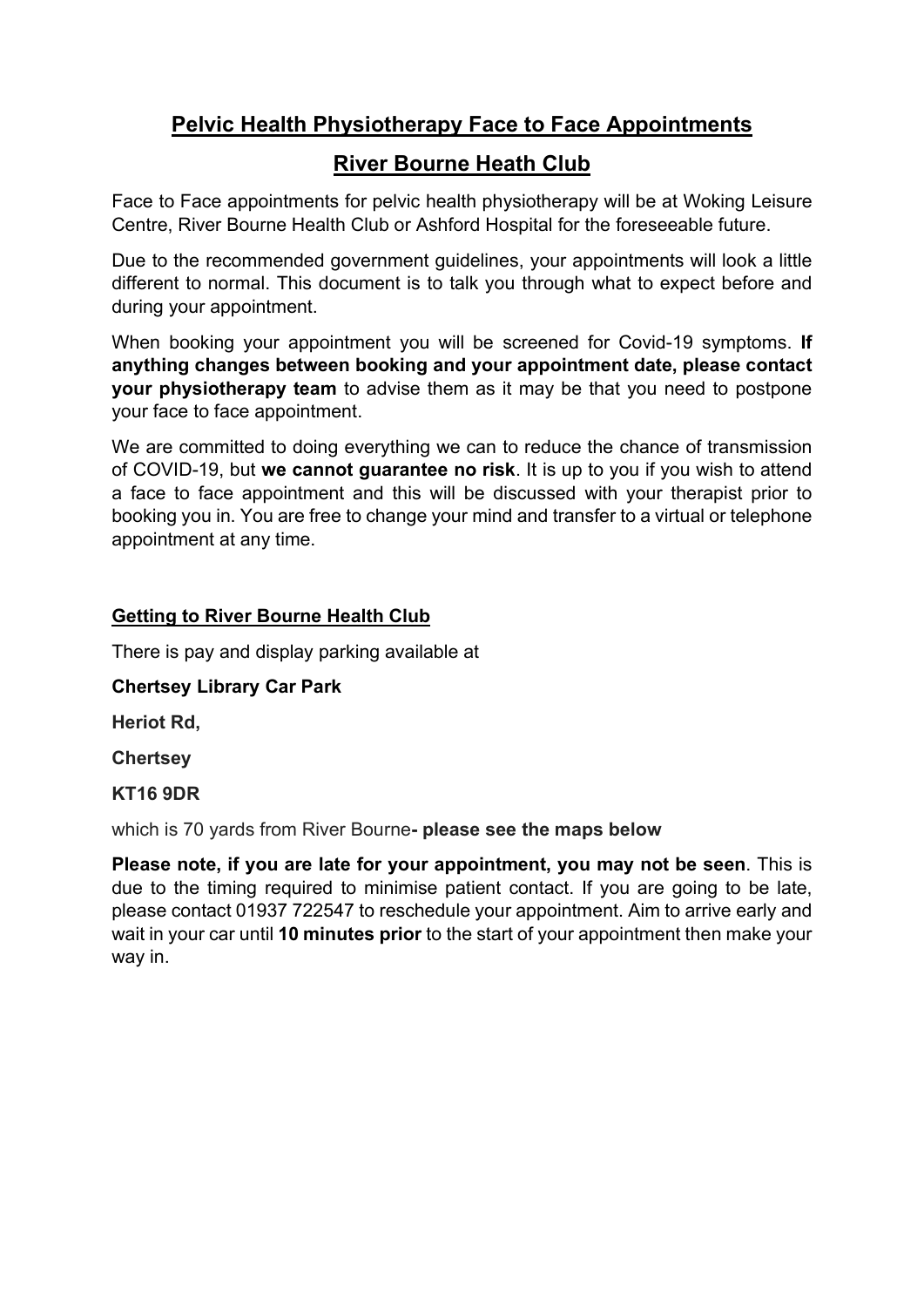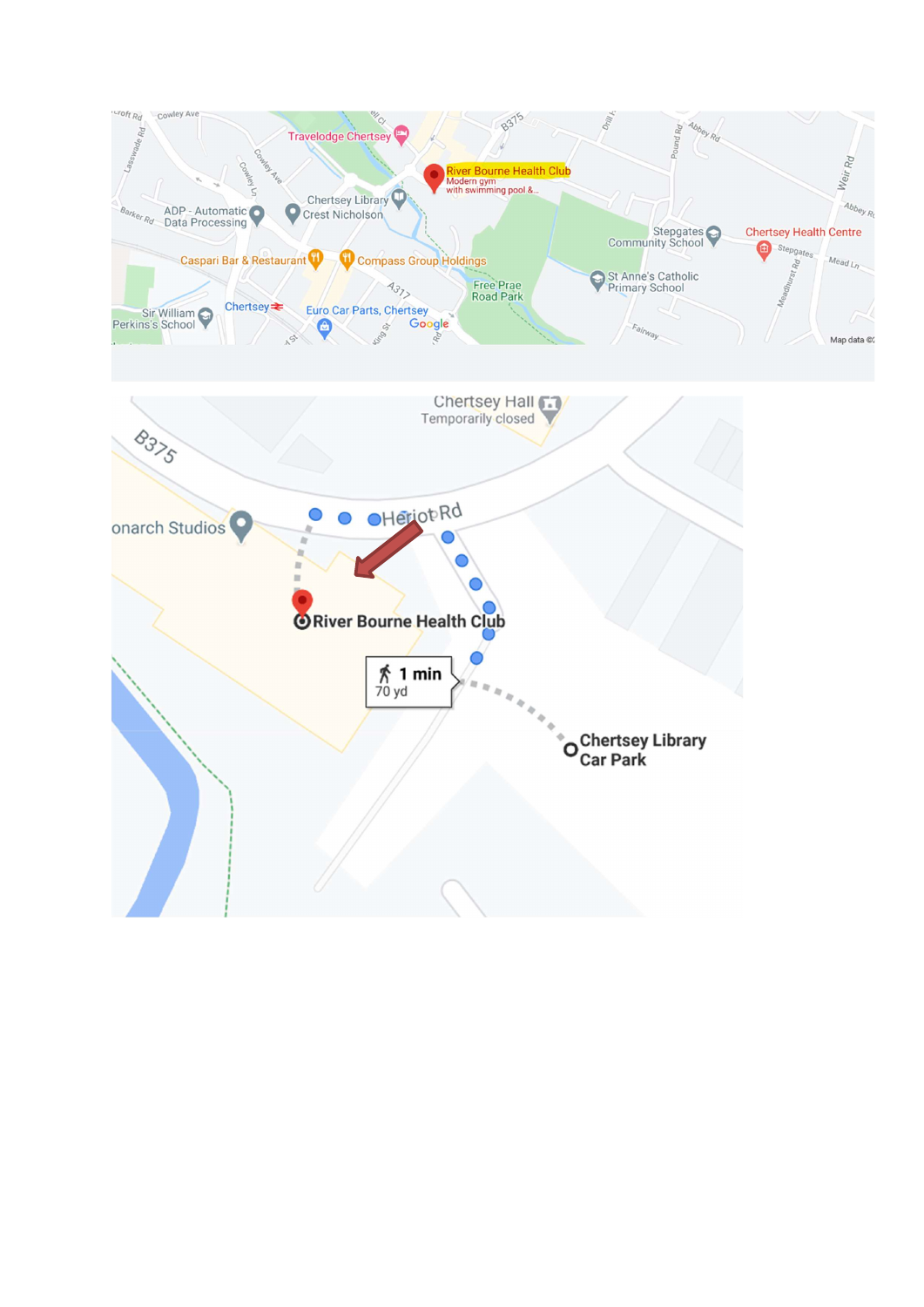### Entering the Health Club

You need to enter the health club via the front entrance as shown via the red arrow above.

In line with government guidelines you are required to wear a face mask at all times unless you are exempt. Your temperature will be taken either at the front desk if you are here for a class, or in the physiotherapy department if you are here for an individual appointment.

If you are here for a 1:1 appointment: turn right into the first set of double doors, this will take you into our physio department. Please read the instructions at the desk in the waiting area regarding face masks, alcohol gel and COVID-19 screening. Once complete please take a seat and wait to be called into your appointment.

If you are here for a class: please report to the main reception to be checked in, you'll be let through to the lounge area by the conference room which is where classes will be held. Please wait here until you are called in to your class.

If you are here for hydrotherapy, go straight to the changing rooms to get ready and make your way to the pool side 5 minutes before your class is due to start.

### During your appointment

Your physiotherapist will have cleaned the clinic room between you and the last patient. They will screen you for Covid-19 symptoms at the start if your appointment (see screening questionnaire attached). Please note, if you answer yes to any of the questions, you will be asked to leave, isolate at home with the rest of your household and request a COVID-19 swab test from the gov.uk website. This is line with the Government's current advice. Your physiotherapy appointment will need to be rescheduled for a later date, please call 01932 722 547 to reschedule.

### PLEASE DO NOT ATTEND YOUR APPOINTMENT IF YOU DEVELOP ANY SYMPTOMS OR HAVE BEEN ADVISED TO ISOLATE.

In line with hospital guidance, appointments will be kept to 15 minutes. If you need to discuss anything at further length, you will be asked to book a virtual or telephone follow up.

Please do not bring anyone to your appointment with you. If you require an interpreter, please let the admin team know at the time of booking your appointment and one will be organised for you via Language Line. If you usually use a family member to interpret for you (for example sign language), you may bring one person with you but they will also need to be screened for Covid-19 on arrival.

Please avoid bringing children to your appointment however, if you have recently given birth, you can bring your baby in a pram.